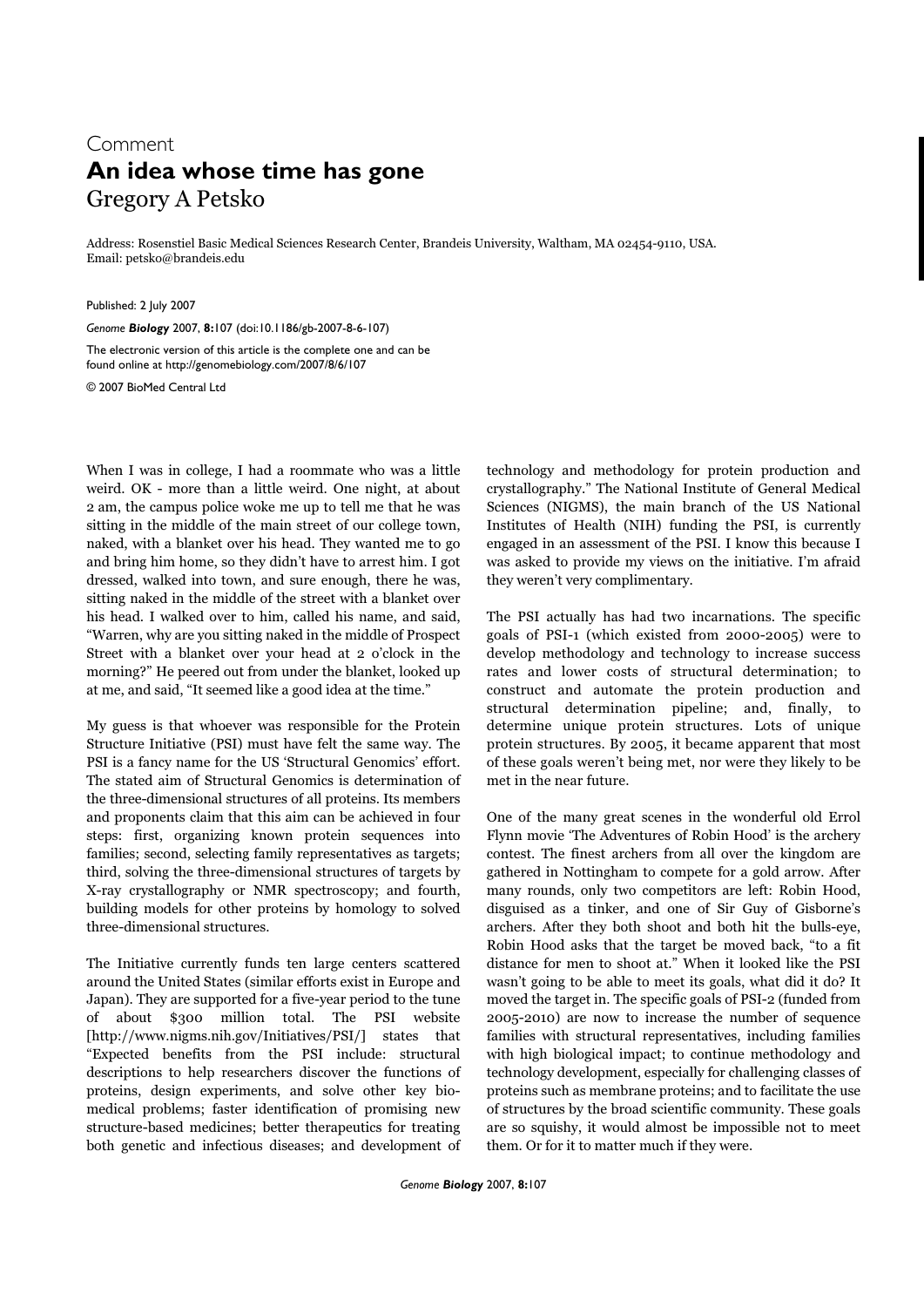But as I considered my assessment, it became clear to me that even if the goals of the original PSI-1 could be met, I wouldn't care. Nor, I think, should most anyone else.

Do we really need a catalog of structures? What will that teach us? We already know that proteins are composed of beta sheets and alpha helices, interspersed with loops. Filling the fold catalog might be of interest to bioinformaticists, but why should they drive the science that others do?

And I reject categorically the notion that enough structures will allow us to build homology models for every sequence. First of all, the methods for recognizing which fold a sequence belongs to aren't that robust. False positives seem to be fairly rare, but false negatives abound. Second, homology models aren't very accurate when the sequences are less than about 50% identical, which happens most of the time. For drug discovery and understanding biochemistry, accurate models are essential. Nor is it clear to me that when you have a structure, you necessarily have learned all that much about the function of the protein. The coupling between sequence, overall fold, and function is rather loose. Even when a fold has an accurately annotated function, which is not as often as it ought to be, there is a high probability that a homolog with less than about 50% sequence identity will have a different biochemical and cellular function. My guess is that a large catalog of structures will just lead to even more missannotation of function by homology - one of the greatest problems in genomics today.

It's also clear, I think, that it isn't enough to have the structure of a protein; you need to have the right structure. Small changes in sequence can lead to big changes in oligomerization state, which in turn can lead to changes in active site geometry and function (a good example can be found in a recent study by Wei et al.: Identification of functional subclasses in the DJ-1 superfamily proteins. PLoS Comput Biol 2007, 3:e10). We don't have any method for predicting the oligomerization state of a protein from its sequence or its homology to a protein of known structure when such changes occur. And what about changes in conformation? It did Novartis no good to have the structure of the Bcr-Abl tyrosine kinase for the design of the antileukemia drug Gleevec. The kinase exists in two structural forms, open and closed, and when Gleevec was being developed the only existing structure was of the open form. Gleevec binds to the closed state.

As for the stated goal of the PSI to develop technology to make protein crystal structure determinations easier, I'm afraid I have to say, so what? Solving structures isn't really the rate-determining step for most good structural biology projects - the bottlenecks are usually biochemical. The PSI's focus on high-throughput methods of expression, purification and crystallization means that it isn't really furnishing

solutions for most of those problems. To be perfectly selfish, I have to say that it hasn't made any contribution to my own work, and I'd be willing to bet that it hasn't contributed much to yours either.

Another problem I have is with the entire mindset of such an initiative. It is focused on cranking stuff out as fast as possible, with little attention to whether the structures that it's determining are worth determining. I also reject categorically the notion that all protein structures are worth having. Structures have value when they are part of a larger effort to understand the biochemical and biological functions of the protein in question. Doing them in isolation has no more intellectual content than does assembling a car. As a structural biologist, I want to train people who use structure determination as part of what they do. It is not the end in itself, nor should it be, not any more. When we knew almost nothing about the universe of protein structures, every structure had value. But Adam Smith's law of supply and demand works in science just as it does in economics: with the supply of structures already in the tens of thousands, the value of any new structure in and of itself is likely to be rather small.

The argument can probably be made - almost certainly will be made - that it will be useful for pharmaceutical and biotechnology companies to have structures of all proteins from various pathogens and from certain human disease tissues. Maybe, though I doubt it - there's a big difference between a potential target and a validated one. And if such structural information is of value to the private sector, why shouldn't the private sector fund it? \$300 million over five years is petty cash for a consortium of drug companies, but I don't see them lining up to pay even that pittance for this information.

But what's a drop in the bucket to drug companies is life and death to academic research. The \$60 million a year in public money that is being spent - I would say, wasted - on the PSI is enough to fund approximately 100-200 individual investigator-initiated research grants. These hypothesisdriven proposals are the lifeblood of the scientific enterprise, and as I have discussed recently in other columns, they are being sucked dry by, among other things, an increasing trend to fund large initiatives at their expense. That \$60 million a year would raise the payline at a typical NIH institute by about 6 percentile points, enough to make a huge difference to peer review and to the continuance of a lot of important science.

I simply can't see the justification, in a time when budgets are so tight, for continuing a program that has produced little useful information, has not furnished many widely disseminated technologies or methods, and has minimal intellectual content. Regular readers of this column (all five of you) will know that I am not a disparager of big science